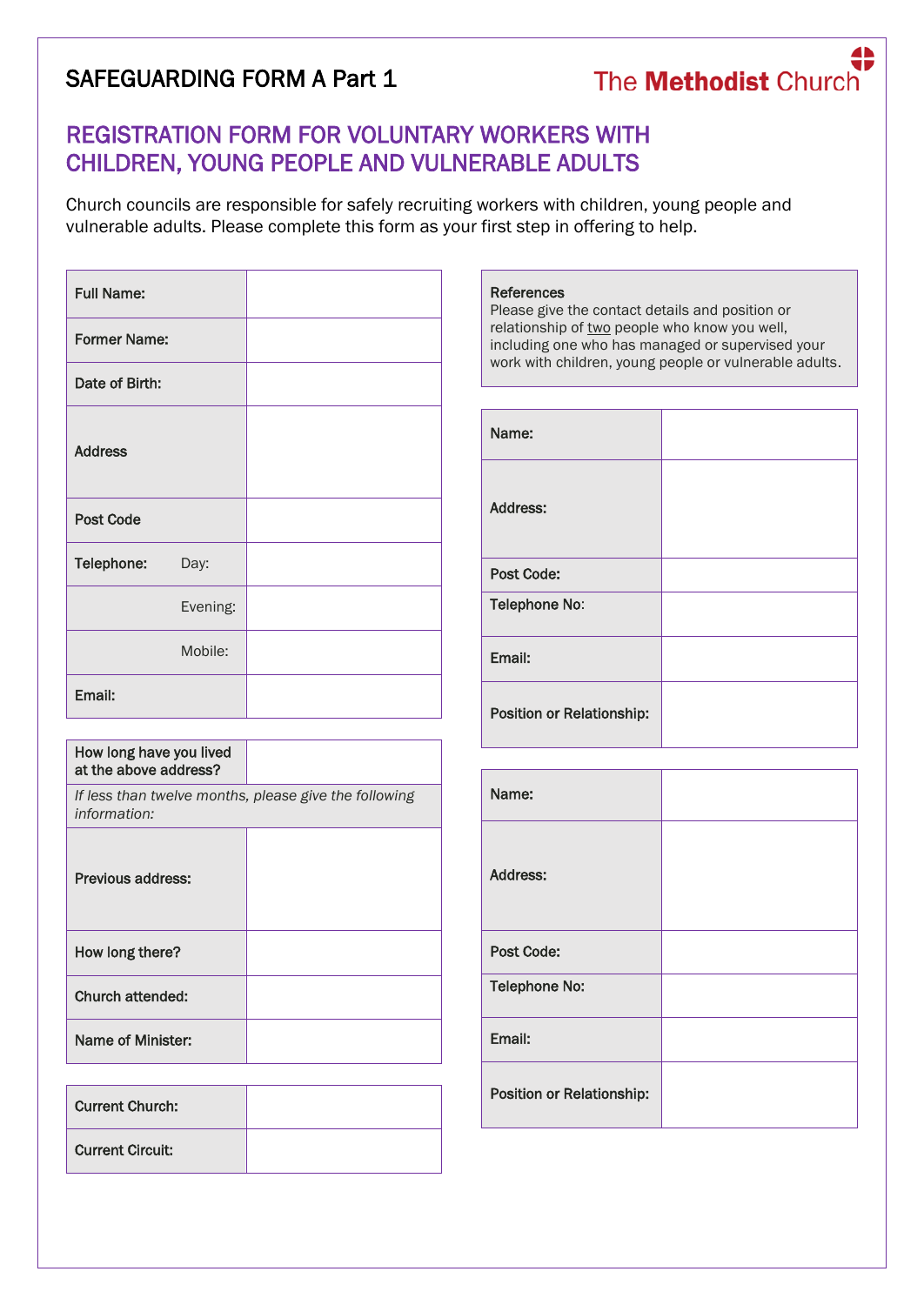| Please give details of previous experience of looking                                                                                                                                                                    |                                                                                                                                                                                                          | Have you successfully completed any of the following |  |
|--------------------------------------------------------------------------------------------------------------------------------------------------------------------------------------------------------------------------|----------------------------------------------------------------------------------------------------------------------------------------------------------------------------------------------------------|------------------------------------------------------|--|
| after or working with children, young people and<br>vulnerable adults [as relevant to this role].                                                                                                                        | training programmes?                                                                                                                                                                                     |                                                      |  |
|                                                                                                                                                                                                                          | <b>Creating Safer Space -</b><br><b>Foundation Module</b>                                                                                                                                                | Yes/No                                               |  |
|                                                                                                                                                                                                                          | If $yes - when?$                                                                                                                                                                                         |                                                      |  |
|                                                                                                                                                                                                                          | <b>Creating Safer Space -</b><br>Advanced/Leadership Module                                                                                                                                              | Yes/No                                               |  |
|                                                                                                                                                                                                                          | If yes - when?                                                                                                                                                                                           |                                                      |  |
|                                                                                                                                                                                                                          | Other Modules or top-up training                                                                                                                                                                         | Yes/No                                               |  |
|                                                                                                                                                                                                                          | If yes - what & when?                                                                                                                                                                                    |                                                      |  |
|                                                                                                                                                                                                                          | Are you prepared to undertake<br>appropriate training?                                                                                                                                                   | Yes/No                                               |  |
|                                                                                                                                                                                                                          | Are you prepared to undertake<br>further training as agreed or as the<br><b>Methodist Church requires?</b>                                                                                               | Yes/No                                               |  |
| Please give details of any relevant qualification(s) or<br>appropriate training for this work.                                                                                                                           | Note: If you decline to undertake initial training or<br>further training the Church Council will be entitled to<br>withdraw your authority to work with children, young<br>people or vulnerable adults. |                                                      |  |
|                                                                                                                                                                                                                          | Please refer to Methodist Standing Orders 660 and 010                                                                                                                                                    |                                                      |  |
|                                                                                                                                                                                                                          |                                                                                                                                                                                                          |                                                      |  |
| THIS FORM MUST BE RETAINED IN A SECURE,<br><b>CONFIDENTIAL MANNER BY THE CHURCH COUNCIL</b><br>SECRETARY OR THE MINISTER WITH PASTORAL<br><b>CHARGE, OR MINISTER WITH SPECIFIC DELEGATED</b><br>PASTORAL RESPONSIBILITY. |                                                                                                                                                                                                          |                                                      |  |
|                                                                                                                                                                                                                          | NB All information will be held in accordance with<br>current data protection legislation.                                                                                                               |                                                      |  |
|                                                                                                                                                                                                                          | Form A - Part 2 Volunteer Agreement and the<br>Confidential Declaration must also be completed                                                                                                           |                                                      |  |
|                                                                                                                                                                                                                          |                                                                                                                                                                                                          |                                                      |  |

I confirm that my referees consent to their personal data being shared with the Methodist Church in Britain for the purposes set out in this form (please tick)  $\square$ 

Signature: Date: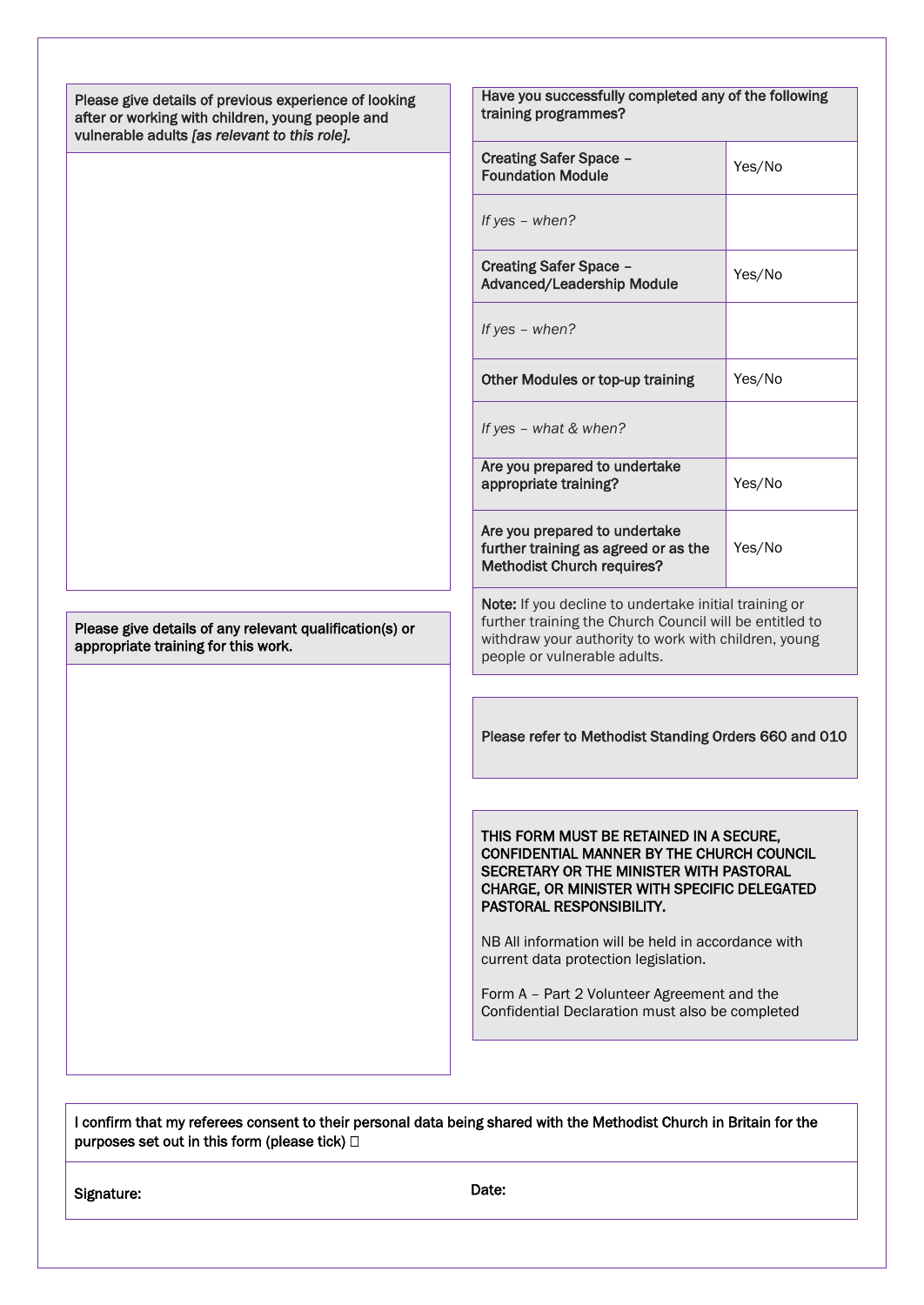# VOLUNTEER PRIVACY NOTICE

# (for those working with young people and vulnerable adults)

# 1. Why have I been given a privacy notice?

You have been given this privacy notice because you have volunteered to undertake activities with children, young people and vulnerable adults. The Methodist Church is committed to the protection of your rights under the General Data Protection Regulation (GDPR) and the Data Protection Act 2018. This notice will inform you of your rights and provide information about how we hold and use your personal data.

# 2. What is personal data?

This is information, which indirectly or directly allows you to be identified via circumstances or specific details. It may include data such as names, addresses and dates of birth.

#### How do we process your data?

In compliance with the GDPR, the Methodist Church makes the following commitments about the processing of your data:

- Information will not be processed beyond what is necessary for activities for which you have volunteered and in compliance with the policies and procedures of the Methodist Church.
- Your data will be kept up-to-date and records amended to address factual inaccuracies as soon as possible.
- We will store information securely, with the use of sufficient measures to protect your data from unauthorised access, loss or misuse.
- We will destroy data that is no longer required in a safe and appropriate manner.

# We will use your personal data for the following purposes:

#### *(Amend & add additional processing activities specific to the role undertaken.)*

- to maintain a record of contact details of those who undertake voluntary activities on behalf of the Methodist Church, to facilitate your engagement with those activities
- to obtain and record your personal details to facilitate a DBS application, if it is required for your role
- to retain records of any voluntary or compulsory training that you undertake
- to maintain contact details so that we can inform you of information and updates that may be relevant to your role or other church activities in which you may wish to participate.

#### What is the lawful basis for processing your personal data?

- Processing is necessary for the legitimate interests of the Methodist Church in Britain to enable you to undertake the voluntary role specified in this form in accordance with safeguarding policy and practice.
- Processing is necessary for carrying out obligations under employment, social security or social protection law, or a collective agreement (DBS Applications).
- Processing is carried out by a not-for-profit body with a political, philosophical, religious or trade union aim provided: -
	- $\circ$  the processing relates only to members or former members (or those who have regular contact with it in connection with those purposes); and
	- o there is no disclosure to a third party without consent.